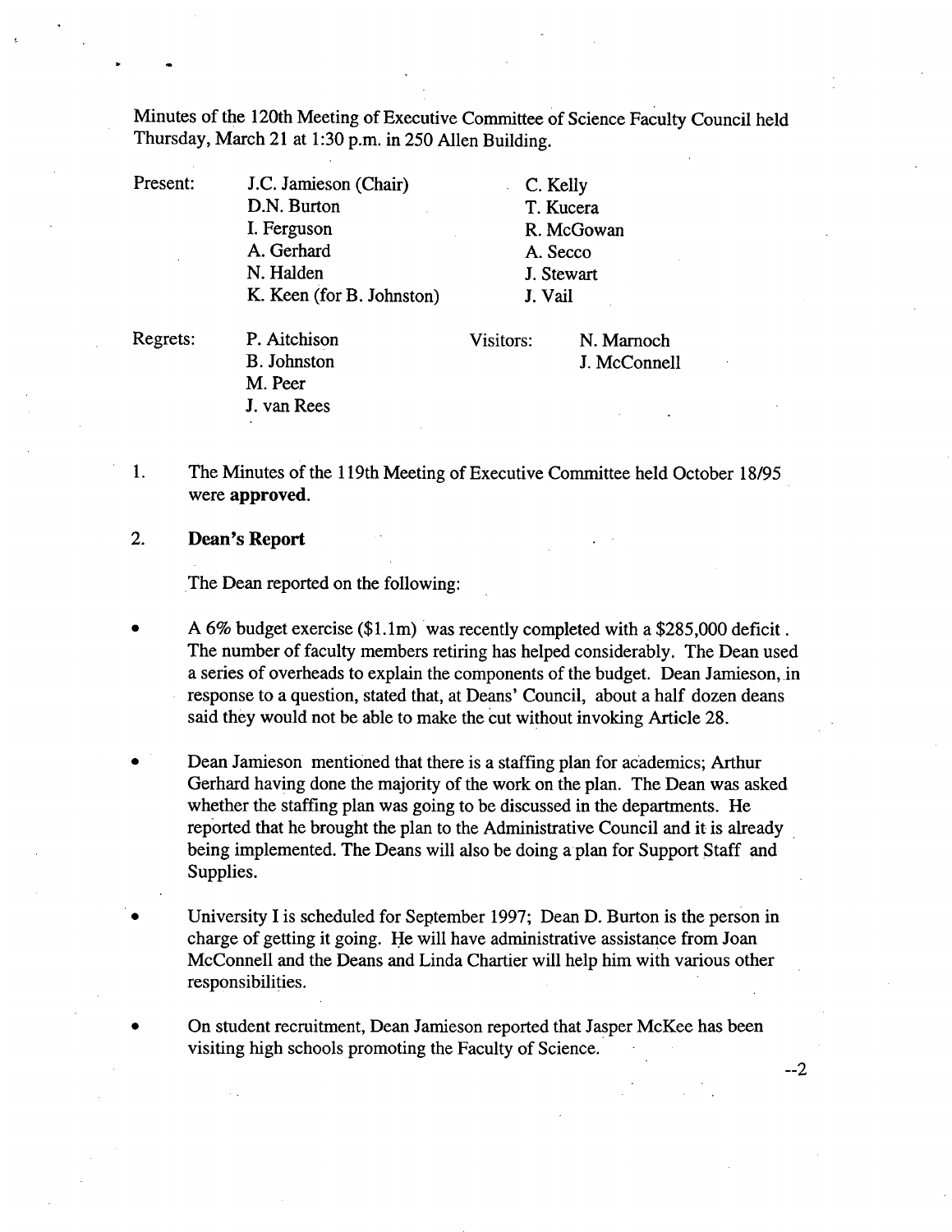The Faculty is arranging for production of a new recruitment video; the present one is very outdated. Channel U has been contracted to do the work at a cost of \$5,000 for a 1/2 hour video, which will be aired on Channel 11 and possibly iscovery Channel. Copies of the video will also be used for orientation sessions and sent out to rural schools.

The Dean reported that he had applied to the Science Endowment Fund Committee for a sum of money to support Scholarships. This sum, if awarded, would be matched on a two-for-one basis. The thought is to bring the Isbister Scholarship up to a reasonable sum of money; plus award some other scholarships.

# **3. Program and Course Change Proposals**

The Program and Course Change Proposals were moved on behalf of the Committee on Courses and were **approved.** 

- i. Department of Botany; course change
- ii. Ecology; program change
- iii. Genetics Program; program changes
- iv. Department of Microbiology; course changes
- V. Microbiology-Chemistry Joint Honors Program in Biotechnology; program change
- vi. Courses offered in other Faculties and Schools, acceptable for credit in the Faculty of Science; course changes

# 4. **Dean's Honor List**

Dean Burton reminded Faculty Executive that the regulations for awarding of the Gold Medal were changed last fall. A handout was provided showing the current practice and the proposal for change to Dean's Honor List regulations.

Dean Burton moved on behalf of the Committee on Student Standing the proposed changes to the Dean's Honor List Regulations.

### "Proposed:

-24 hours in Regular Session (or 80% of load in Regular Session if program requires more than 30 hours), OR

-12 hours in an academic term (or 80% of load in academic term if program requires more than 15 hours) if in a Co-operative Option

-minimum sessional grade point average of *3.50* on all courses completed in that session (excluding courses taken as a Special Student)."

--3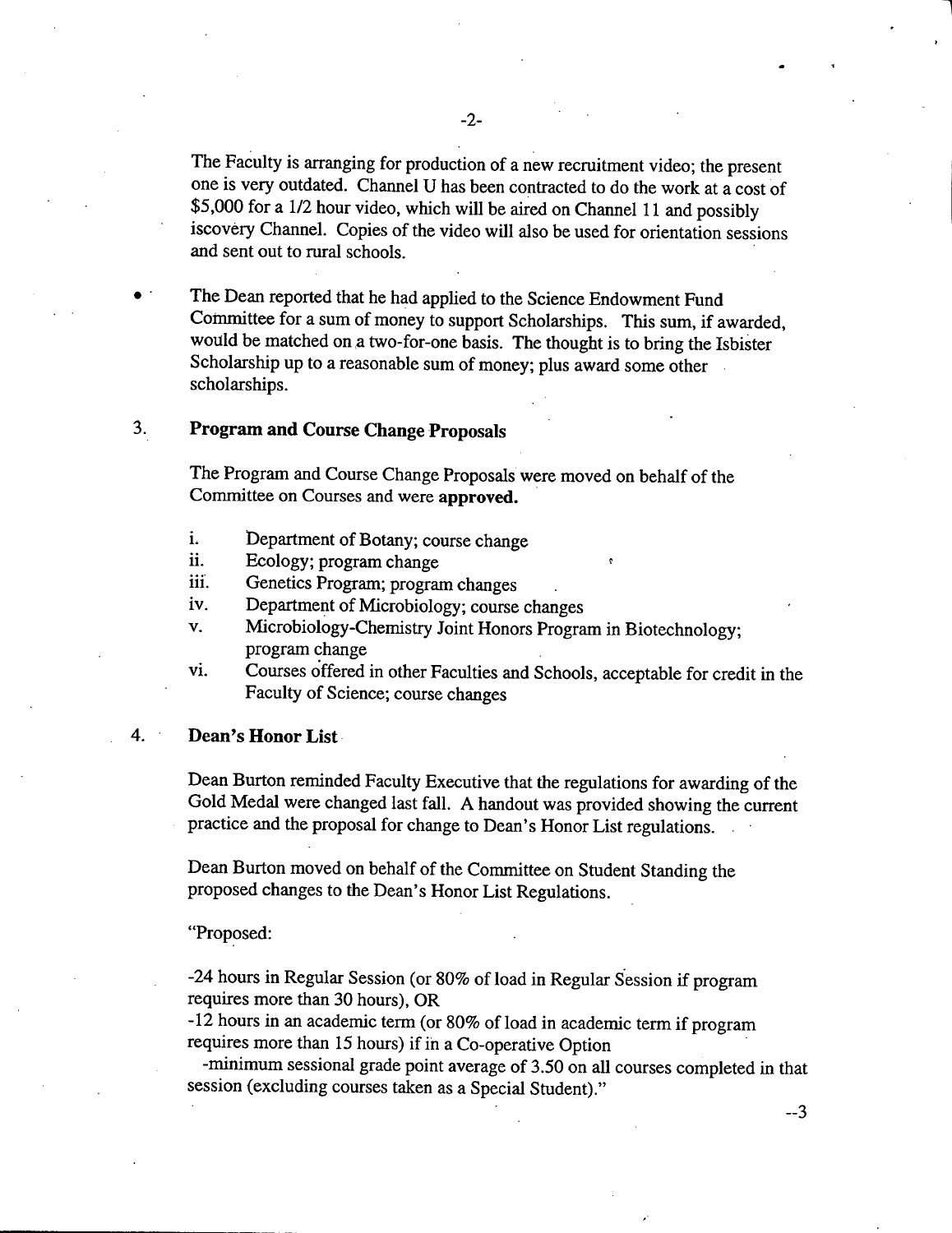Dr. Vail suggested another way to deal with this matter would be to consider students for Dean's Honor List after they had accumulated 30 units. Dr. 'Kelly said this was a good suggestion.

Dean Burton asked that Executive approve the motion for this year and consider this suggestion next year.

Vote was taken and **carried.** 

6.

5.

#### **Voting Policy for Faculty Elections**

Dean Jamieson reported that, during election of members for Senate last year, there was a request to vote by E-mail and for another vote there was a request to vote by Proxy. The matter was brought to Faculty Executive for discussion.

Members felt that there should be some procedure for persons absent from the University during the voting period to be counted. A few members voiced the opinion that e-mail is not secure. It was suggested that a Fax to the Dean's Office would be better; the Faculty Association allows faxed ballots.

It was moved, seconded and **carried:** 

"That, for Faculty elections, faxed ballots be allowed for those members not available during the voting period."

It was suggested that the outside envelope contain the words "Please print" in addition to the signature on the outside envelope of the ballot.

Dr. Vail mentioned that in Physics they have 2 votes; a certain number eliminated on the first ballot.

## **Other business**

6.

Dean Jamieson brought up the subject of creating an ad hoc committee to deal with nominations for Professor Emeritus/Emerita.

The Dean mentioned that the Heads and he were performing that function now. Dr. Vail saw no realistic reason for an Ad Hoc Committee. Dean Jamieson suggested that we let a few more cycles pass before we do anything.

Dr. McGowan expressed the view that a person should be considered based on whether. he/she is good enough to be an Emeritus/Emerita Professor in the University as a whole. Dr. Kelly agreed with him.  $-4$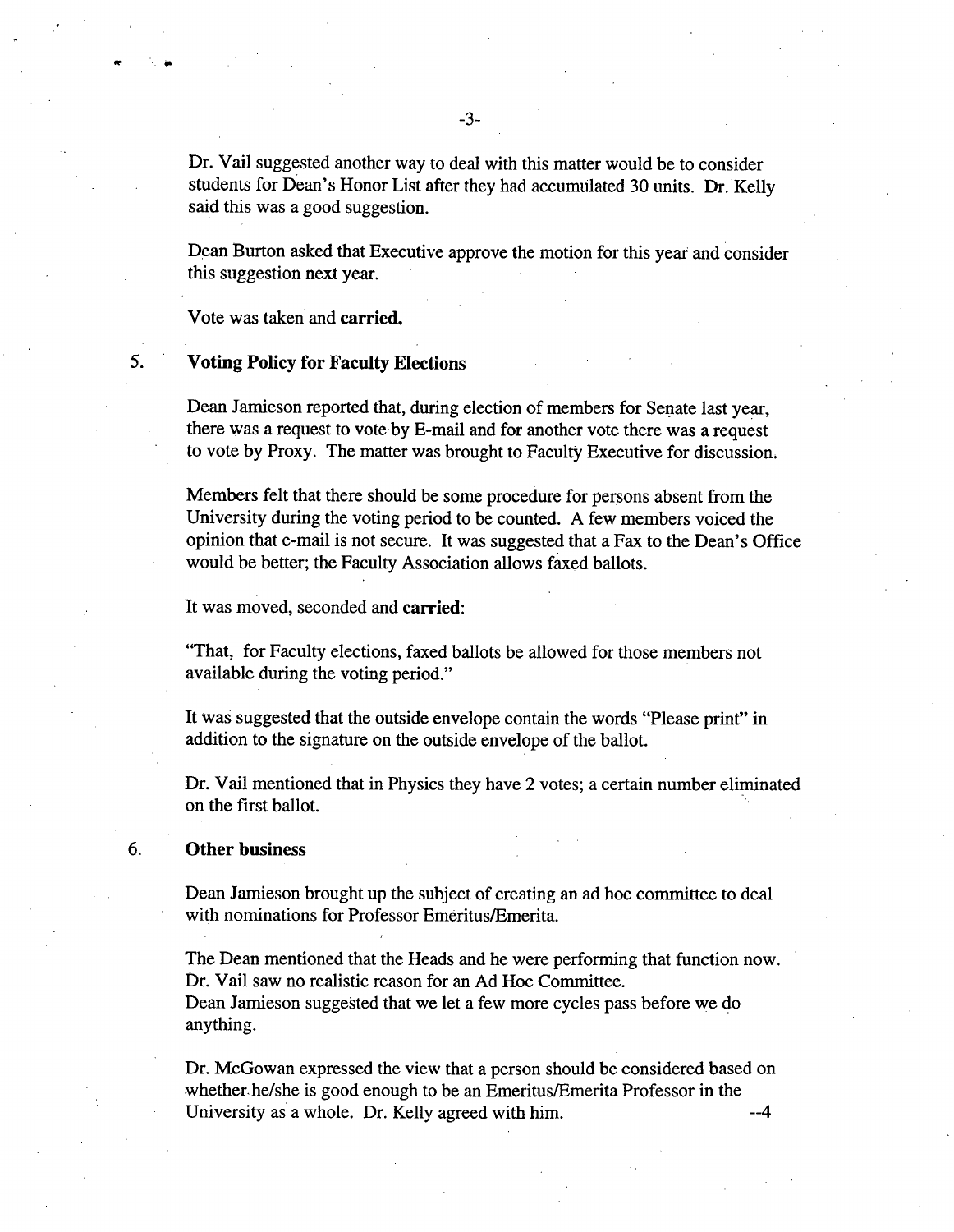It was moved, seconded and **carried** (1 opposed):

"That nominations *for* Professor EmeritusIEmerita be made as a result of a successful motion from the Department Council."

Dean Burton brought up the subject of the UMSU/Angus Reid survey and mentioned it was being done without the sanction of the University.

As there was no further business, meeting adjourned at 3:15 p.m.